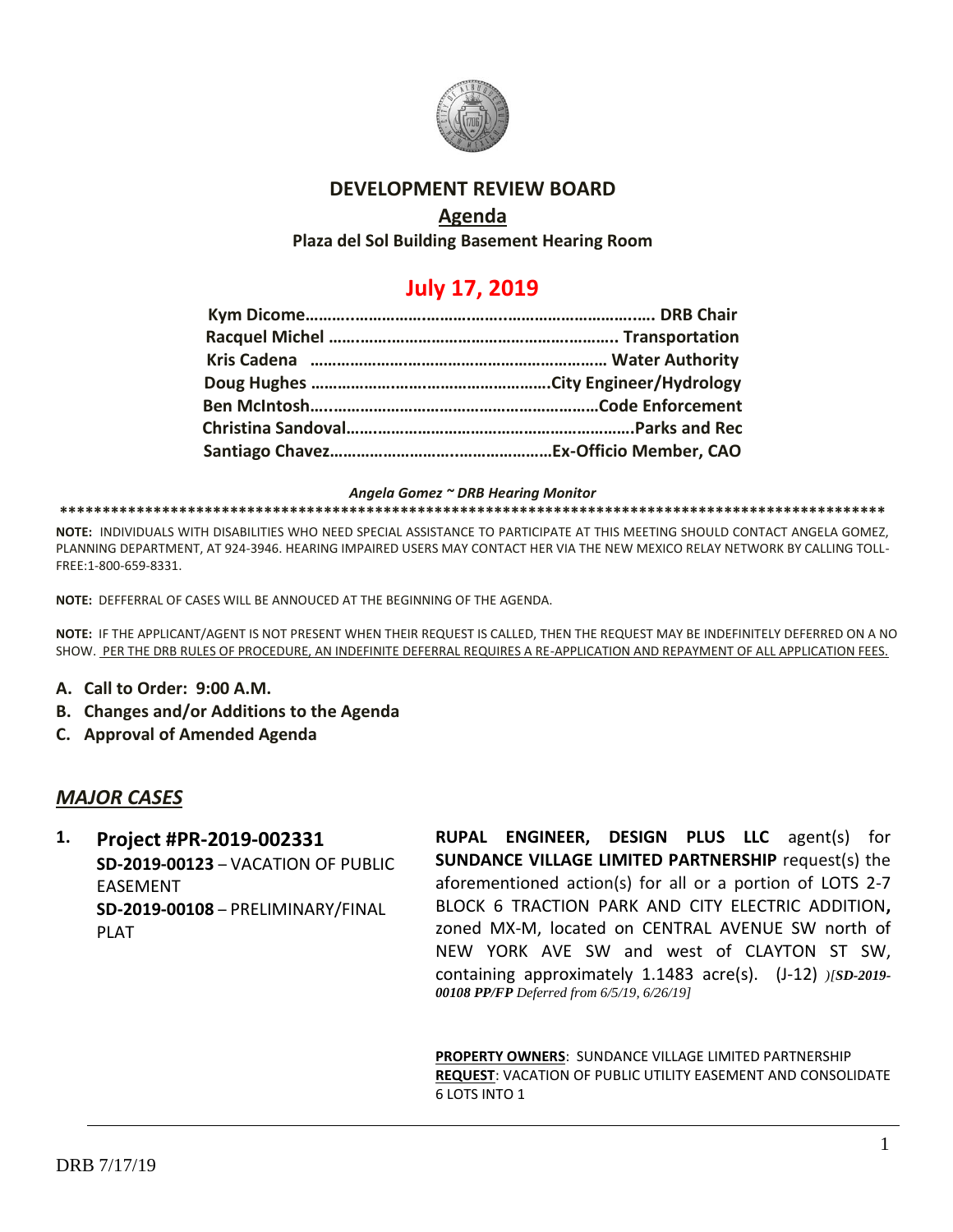| 2. | Project #PR-2019-002496<br>SI-2019-00180 - SITE PLAN                                                                                                                                     | <b>CONSENSUS PLANNING, INC. agent(s) for BELLA TESORO</b><br>LLC request(s) the aforementioned action(s) for all or a<br>portion of LOT 1--4 BLOCK 4 TRACT 3 UNIT 3 NORTH<br>ALBUQUERQUE ACRES, zoned MX-L, located at the SEC of<br>BARSTOW ST NE AND ALAMEDA BLVD NE, containing<br>approximately 3.38 acre(s). (C-20)<br>PROPERTY OWNERS: MATONI GIUSEPPE & ANNA TRUSTEES MANTONI              |
|----|------------------------------------------------------------------------------------------------------------------------------------------------------------------------------------------|---------------------------------------------------------------------------------------------------------------------------------------------------------------------------------------------------------------------------------------------------------------------------------------------------------------------------------------------------------------------------------------------------|
|    |                                                                                                                                                                                          | FAMILY TRUST, LINDBORG PHILIP L<br>REQUEST: MULTI-FAMILY RESIDENTIAL DEVELOPMENT                                                                                                                                                                                                                                                                                                                  |
| 3. | Project #PR-2018-001670<br>SI-2019-00181 - SITE PLAN                                                                                                                                     | <b>CONSENSUS PLANNING agent(s) for AMERCO REAL ESTATE</b><br><b>COMPANY</b> request(s) the aforementioned action(s) for all<br>or a portion of TRACT C OF ALEXANDER CENTER, zoned MX-<br>M, located at 4 <sup>TH</sup> STREET NW AND CUTLER AVE NW,<br>containing approximately 2.5277 acre(s). (H-14)                                                                                            |
|    |                                                                                                                                                                                          | PROPERTY OWNERS: KAPLAN 4TH STREET LLC<br><b>REQUEST: SELF STORAGE FACILITY</b>                                                                                                                                                                                                                                                                                                                   |
|    |                                                                                                                                                                                          |                                                                                                                                                                                                                                                                                                                                                                                                   |
| 4. | Project #PR-2019-002274<br>VA-2019-00228 - PAVEMENT WAIVER<br>VA-2019-00236 - SIDEWALK WAIVER<br>VA-2019-00237 - RIGHT-OF-WAY WAIVER<br>SD-2019-00129 - PRELIMINARY/FINAL<br><b>PLAT</b> | <b>CARTESIAN SURVEY'S INC agent(s) for TROYER HOMES</b><br>request(s) the aforementioned action(s) for all or a portion<br>of TRACTS 178B-2 & 177B-2A OF MRGCD MAP #35, zoned<br>R-A, located on CAMILLO LANE NW between GABALDON RD<br>NW and LEONORA DR NW, containing approximately .22<br>$\arccos(5)$ . (H-12)                                                                               |
|    |                                                                                                                                                                                          | PROPERTY OWNERS: TRUJILLO DAVID R & JANE M<br>REQUEST: CONSOLIDATE 2 TRACTS INTO 1 TRACT                                                                                                                                                                                                                                                                                                          |
| 5. | Project #PR-2019-001948<br>(1003612/1003523/1000599)<br>SD-2019-00006 - PRELIMINARY/FINAL<br><b>PLAT</b><br><b>SD-2019-00007 - VACATION OF PUBLIC</b><br><b>EASEMENT</b>                 | THE GROUP agent(s) for NAZISH LLC request(s) the<br>aforementioned action(s) for all or a portion of TRACT A<br>PLAT OF PRIMA ENTRADA, zoned PC, located on SONTERRO<br>AV NW, east of 98 $^{TH}$ ST NW and north of I-40, containing<br>approximately 0.71 acre(s). (H-9) [Deferred from 1/16/19, 4/17/19]<br>PROPERTY OWNERS: NAZISH LLC<br>REQUEST: VACATE A TEMP DRAINAGE EASEMENT AND REPLAT |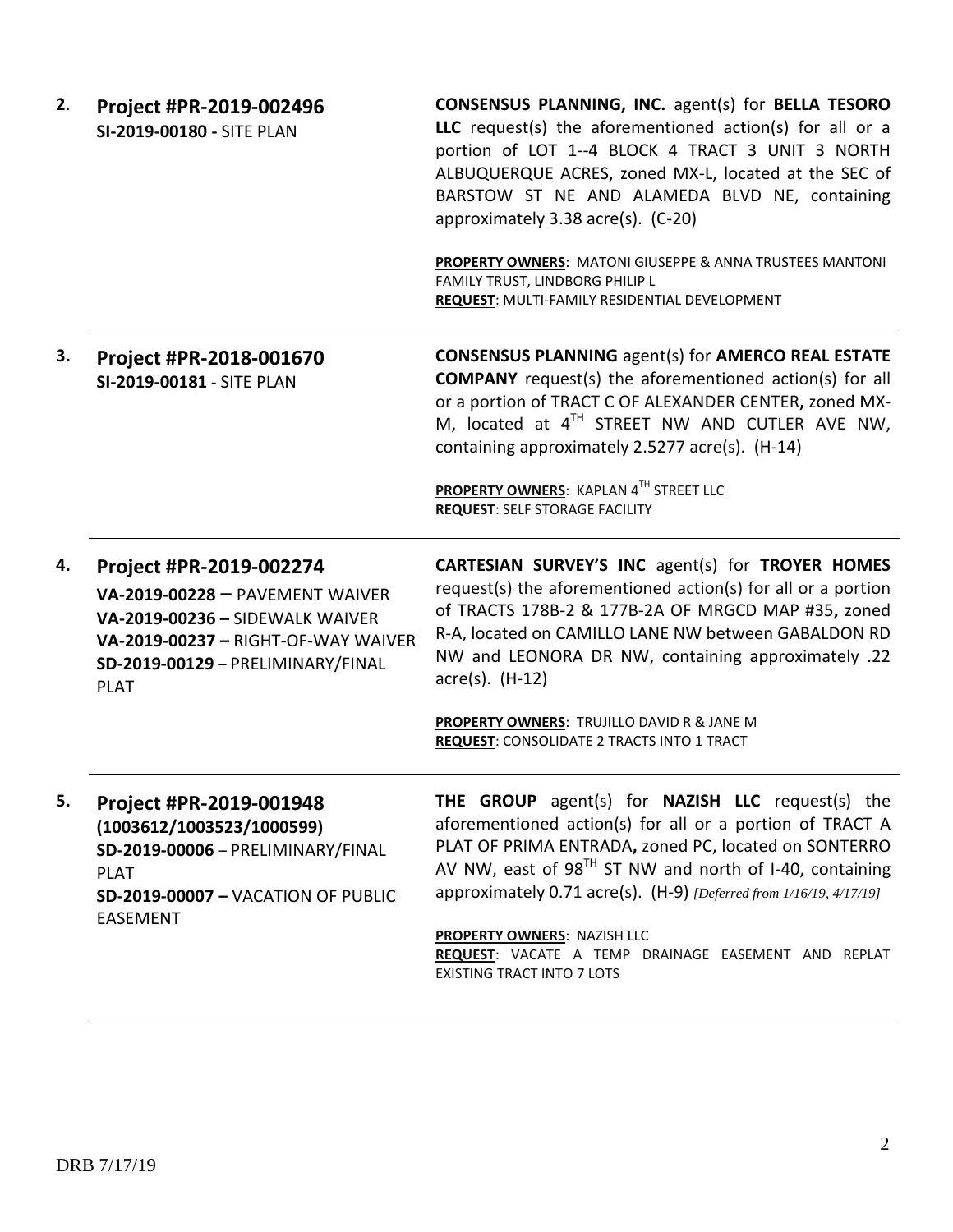| 6. | Project #PR-2019-002485<br>SD-2019-00110 - VACATION OF PUBLIC<br><b>RIGHT OF WAY</b> | <b>WILSON &amp; COMPANY</b> agent(s) for APS request(s) the<br>aforementioned action(s) for all or a portion of SAN MATEO<br>PLACE located south of CUTLER AVE NE and north of I-40,<br>containing approximately 15,489 SF/.3638 acre(s).<br>(K-<br>9)[Deferred from 6/26/19, 7/10/19]<br>PROPERTY OWNERS: CITY OF ALBUQUERQUE                                                         |
|----|--------------------------------------------------------------------------------------|----------------------------------------------------------------------------------------------------------------------------------------------------------------------------------------------------------------------------------------------------------------------------------------------------------------------------------------------------------------------------------------|
|    |                                                                                      | <b>REQUEST:</b> VACATION OF A PORTION OF SAN MATEO PL NE R/W                                                                                                                                                                                                                                                                                                                           |
| 7. | Project #PR-2019-001951<br>SD-2019-00097 - PRELIMINARY PLAT                          | WAYJOHN SURVEYING, INC. agent(s) for GODORI<br><b>INVESTMENTS LLC,</b><br>request(s) the aforementioned<br>action(s) for all or a portion of LOT 11N, BLOCK 11,<br>GUTIERREZ--OFIMIANO J LOWER TERRACE SUBDIVISION,<br>zoned MX-M, located at 4516 WYOMING BLVD NE north of<br>MONTOGOMERY BLVD NE, containing approximately<br>1.2392 acre(s). (F-19) [Deferred from 6/5/19, 7/10/19] |
|    |                                                                                      | PROPERTY OWNERS: GODORI INVESTMENTS LLC<br>REQUEST: CREATE 2 LOTS FROM ONE EXISTING LOT AND MAJOR<br><b>INFRASTRUCTURE IMPROVEMENTS</b>                                                                                                                                                                                                                                                |
| 8. | Project #PR-2019-002333<br>SD-2019-00104 - PRELIMINARY PLAT                          | <b>DON BRIGGS PE</b> agent(s) for JOHN LOWE request(s) the<br>aforementioned action(s) for all or a portion of Lots 11A<br>and 12A, PARADISE HILLS INVESTMENT PROPERTIES UNIT 1,<br>zoned M-XL, located at 5512/5516 BULGO AVE NW, west of<br>JUSTIN DRIVE NW and east of LYONS BLVD NW, containing                                                                                    |
|    |                                                                                      | approximately 1.4123 acre(s). (B-11)[Deferred from 6/19/19,<br>$7/10/19$ ]                                                                                                                                                                                                                                                                                                             |
|    |                                                                                      | <b>PROPERTY OWNERS: BUGLO PROPERTIES</b><br><b>REQUEST: CONSOLIDATE 2 LOTS INTO 1</b>                                                                                                                                                                                                                                                                                                  |
| 9. | Project #PR-2019-002042<br>(1002822, 1001450)<br>SD-2019-00109 - PRELIMINARY PLAT    | MARK GOODWIN & ASSOCIATES, PA agent(s) for SOLARE<br><b>COLLEGIATE FOUNDATION</b> request(s) the aforementioned<br>action(s) for all or a portion of TRACTS 12-B-1, BULK LAND<br>PLAT FOR EL RANCHO GRANDE UNIT 1, zoned MX-M,<br>located at the NWC of GIBSON BLVD SW AND BARBADOS<br>AVE SW, containing approximately 10.9992 acre(s). (M-<br>9)[Deferred from 6/19/19, 7/10/19]     |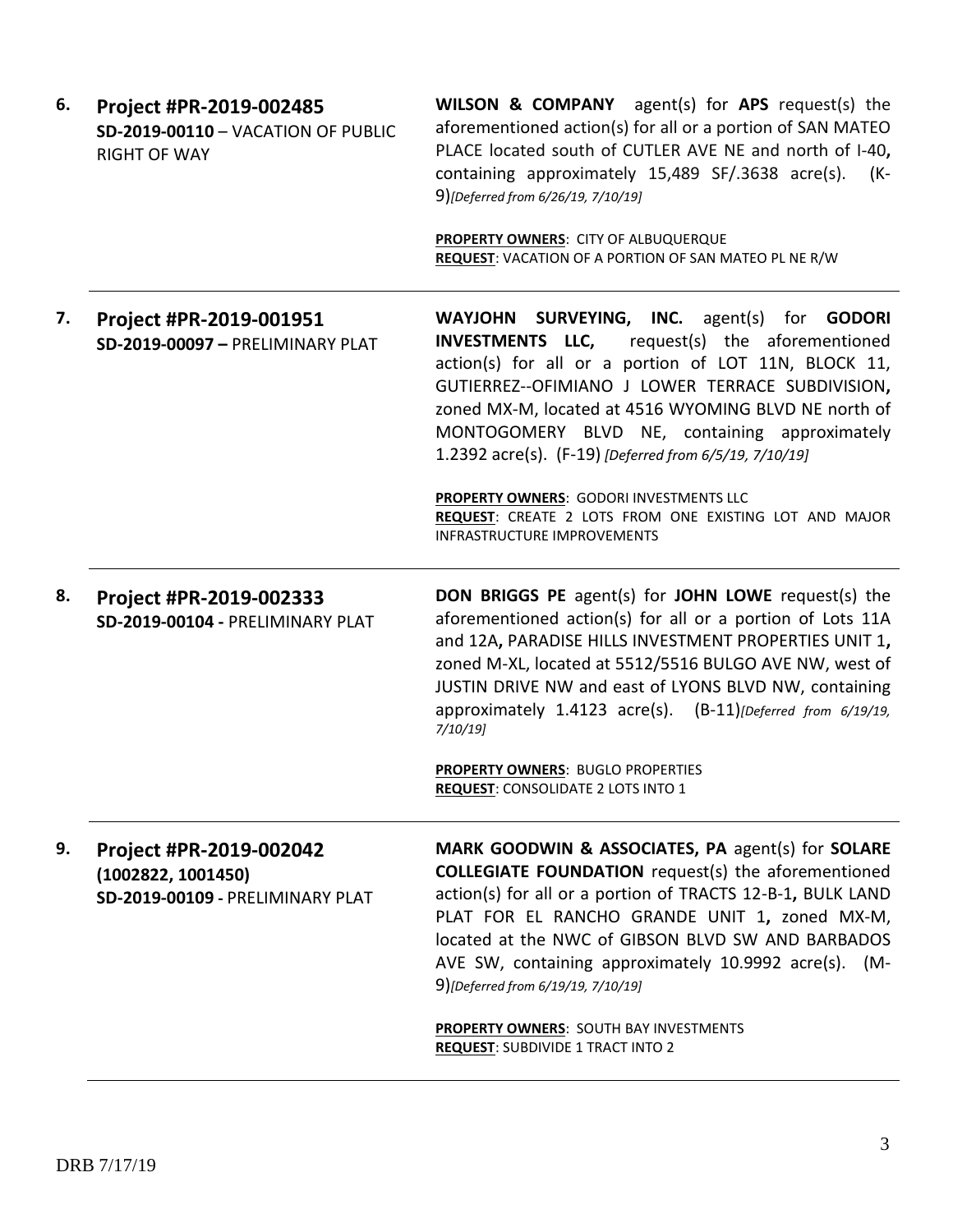**10. Project #PR-2019-001579 SI-2019-00164 –** SITE PLAN **HUITT ZOLLARS, INC.** agent(s) for **WINROCK PARTNERS, LLC** request(s) the aforementioned action(s) for all or a portion of PARCEL A-1-A-1-B SUBD PLAT TRS A-1-A-1-A & A-1-A-1-B WINROCK CENTER ADDN, PARCEL A-2 AND A-3 PLAT OF PARCELS A-1 THRU A-3 & PARCEL C-2A WINROCK CENTER ADDN + PARCEL C-2A1 SUBD PLAT PARCEL C-2A1 & C-2A2 WINROCK CENTER ADDN, PARCEL E1A WINROCK CENTER ADDITION, PARCEL D1A WINROCK CENTER ADDN REPLAT OF PARCEL D1 WINROCK CENTER ADDN AND PARCEL A-1-A-1-A-1-A WINROCK CENTER ADDITION, zoned MX-H, located at 2100 LOUISIANA BLVD NE, containing approximately 83.00 acre(s). (J-19)*[Deferred from 6/26/19]*

> **PROPERTY OWNERS**: WINROCK C/O DILLARDS **REQUEST**: DRB SITE PLAN FOR ROADWAY B AND MASTER SITE PLAN

*MINOR CASES*

**11. Project #PR-2018-001695 (1003445) SD-2019-00124** – VACATION OF PRIVATE EASEMENT

**TERRA LAND SURVEYS LLC** agent(s) for **NOVUS PROPERTIES LLC** request(s) the aforementioned action(s) for all or a portion of TRACTS C, F + G PLAT OF FOUNTAIN HILLS PLAZA SUBDIVISION**,** zoned NR-C, located at 4584 NUNZIO AV NW, north of PASEO DEL NORTE NW and west of EAGLE RANCH RD NW, containing approximately 4.6606 acre(s). (C-12)

**PROPERTY OWNERS**: NOVUS PROPERTIES LLC **REQUEST**: VACATE EASEMENTS

#### *SKETCH PLAT*

**12. Project #PR-2019-002606 (1000899) PS-2019-00060** – SKETCH PLAT **ARCH + LAND USE CONSULTANTS** agent(s) for **MESA VIEW UNITED METHODIST CHURCH** request(s) the aforementioned action(s) for all or a portion of TRACTS 27- A-2 AND 27-A-1 TAYLOR RANCH SUBDIVISION**,** zoned MX-L, located at NEC of MONTANO RD NW and TAYLOR RANCH RD NW, containing approximately 8.0 acre(s). (E-11)

**PROPERTY OWNERS**: MESA VIEW UNITED METHODIST CHUINC A NM NON-PROFIT CORP **REQUEST**: REPLAT OF 2 EXISTING LOTS INTO 2 NEW LOTS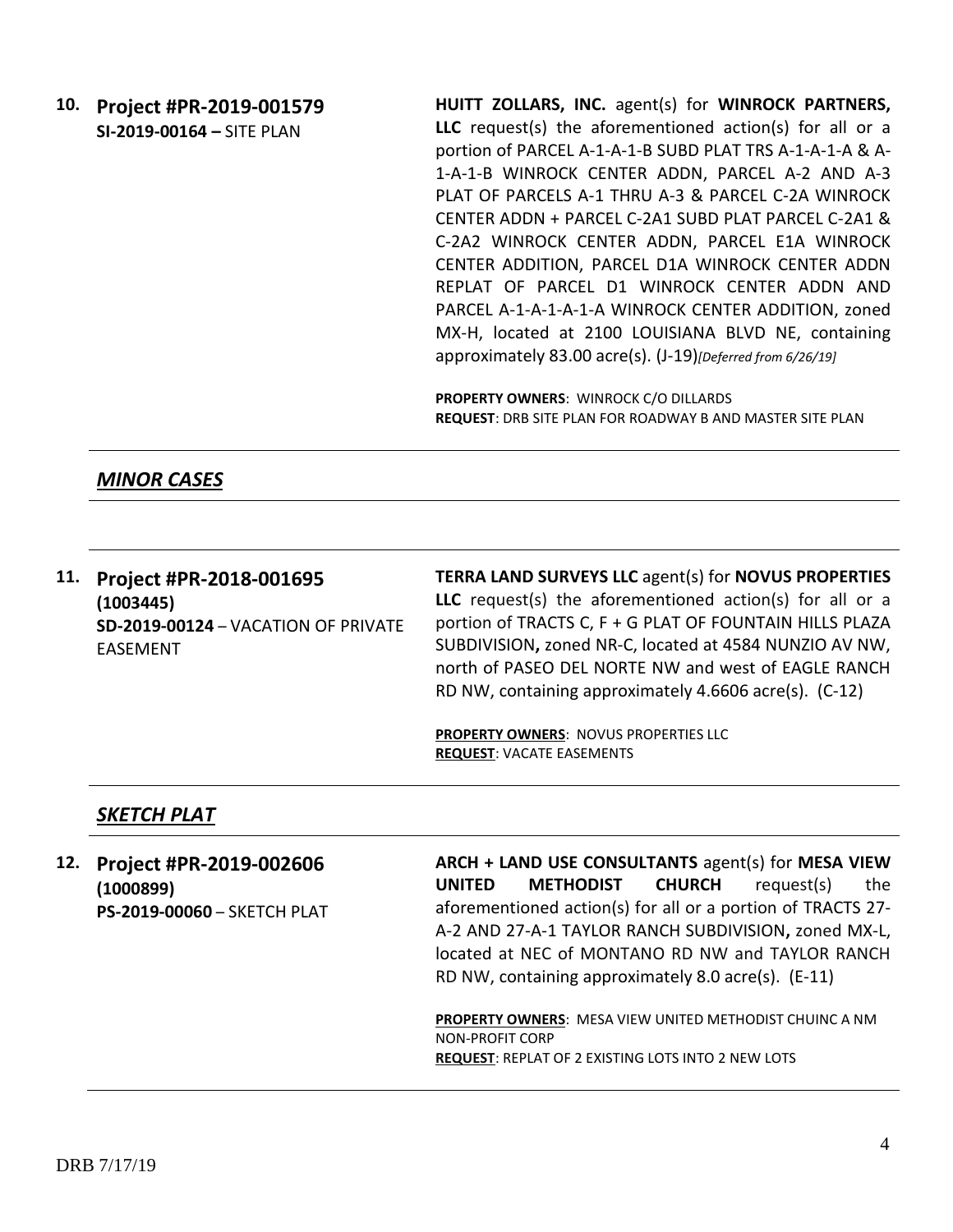| 13. | Project #PR-2019-002608<br>(1009036, 1008042)<br>PS-2019-00062 - SKETCH PLAT | ARCH + LAND USE CONSULTANTS agent(s) for TANAGER<br><b>COMPANY</b> request(s) the aforementioned action(s) for all<br>or a portion of LOTS 6-12 INCLUSIVE IN BLOCK 17 OF THE<br>PARIS ADDITION, zoned NR-GM, located at NEC of 1 <sup>ST</sup> st nw<br>and KINLEY AVE NW, containing approximately 1.0 acre(s).<br>$(J-14)$   |
|-----|------------------------------------------------------------------------------|--------------------------------------------------------------------------------------------------------------------------------------------------------------------------------------------------------------------------------------------------------------------------------------------------------------------------------|
|     |                                                                              | PROPERTY OWNERS: SUNWEST BANK TRUST FOR CE LS & LS<br>BLAUGUND C/O TANGER CO & TANGER COMPANY<br>REQUEST: LOT CONSOLIDATION OF 7 EXISTING LOTS INTO 3 LOTS                                                                                                                                                                     |
| 14. | Project #PR-2019-002610<br>(1004236, 1008492)<br>PS-2019-00063 - SKETCH PLAT | JOSHUA SKARSGARD agent(s) for MCHT, LLC request(s) the<br>aforementioned action(s) for all or a portion of<br>NORTHEASTERLY PORTION LOT 25 & LOT 26-B ALVARADO<br>GARDENS UNIT 1, zoned R-A, located south of CAMBELL<br>FARM LN NW and west of GREIGOS DRAIN, containing<br>approximately 0.116 acre(s). (G-13)               |
|     |                                                                              | PROPERTY OWNERS: MCHT, LLC<br>REQUEST: CONSOLIDATION OF 2 RESIDENTIAL LOTS INTO 1<br>RESIDENTIAL LOT                                                                                                                                                                                                                           |
| 15. | Project #PR-2019-002609<br>PS-2019-00061- SKETCH PLAT                        | ARCH + LAND USE CONSULTANTS agent(s) for ELIZABETH<br><b>CARPENTER CURRIE</b> request(s) the aforementioned<br>action(s) for all or a portion of LOT 14 FLORAL GARDENS,<br>zoned R-1B, located on ROSE AVE NW south of FLORAL RD<br>NW and west of RIO GRANDE BLVD NW, containing<br>approximately 0.116 acre(s). (G-13)       |
|     |                                                                              | PROPERTY OWNERS: ELIZABETH CARPENTER CURRIE<br><b>REQUEST:</b> CREATE 2 LOTS FROM 1 EXISTING LOT                                                                                                                                                                                                                               |
| 16. | Project #PR-2019-002607<br>(1003373)<br>PS-2019-00059 - SKETCH PLAT          | ARCH + LAND USE CONSULTANTS agent(s) for JOHN O.<br><b>PEARSON</b> request(s) the aforementioned action(s) for all or<br>a portion of LOT 8-B PLAT OF LOTS 8-A & 8-B UNIT 1<br>ALVARADO, zoned R-A, located at east of RIO GRANDE<br>BLVD NW and south of CANDELARIA RD NW, containing<br>approximately 0.8967 acre(s). (G-13) |
|     |                                                                              | PROPERTY OWNERS: JOHN PEARSON<br><b>REQUEST: CREATE 2 LOTS FROM 1 EXISTING LOT</b>                                                                                                                                                                                                                                             |